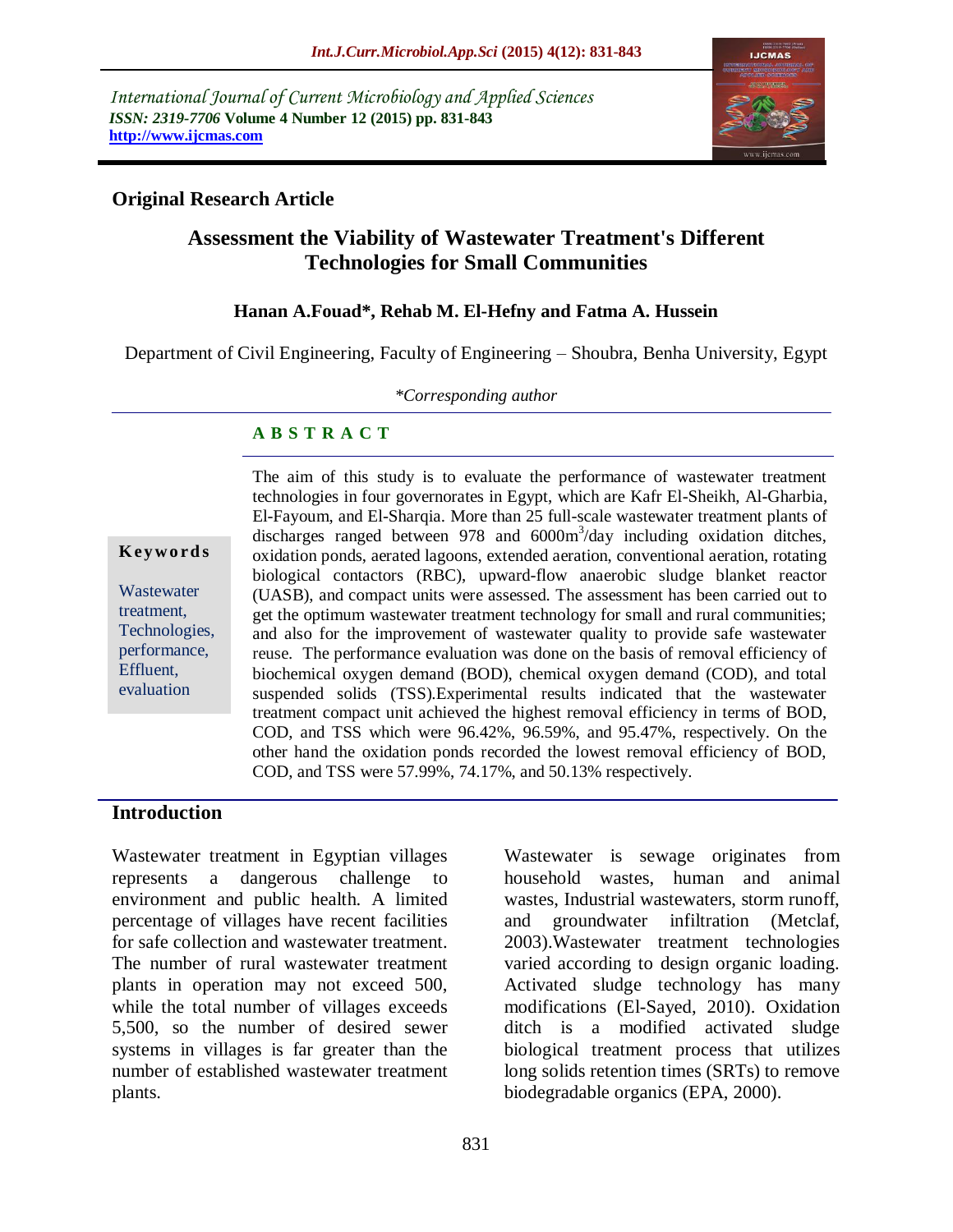It consists of an aeration single or multi channel configuration within a ring, oval, or horseshoe-shaped basin with one or more rotating rotors for wastewater aeration (Bitton, 2005). Extended aeration is used primarily to treat wastewater flows from small residential communities. Process aeration is extended to 24 hours or more (Mackenzieand Davis, 2010). It is just one form of the conventional aeration system (Ukpong, 2013). In this system screened raw sewage are fed into the aeration tank without primary clarifiers and maintained for a period much longer than the case of the conventional process. The rate of return sludge is high. Oxidation ponds detention time is usually 5 to 30 days. The ponds receive no more pre-treatment than screening. The system is a symbiotic relationship between heterotrophic bacteria and algae. Organic matter in wastewater is decomposed by bacterial activities, including both aerobic and anaerobic. The ponds can be classified in to: aerobic, facultative, and anaerobic and maturation or tertiary ponds (Hegazy, 2010; Okafor, 2011). Facultative ponds are Ponds 1 to 2.5 m deep, which have an anaerobic lower zone, a facultative middle zone, and an aerobic upper zone maintained by photo synthesis and surface re-aeration. Anaerobic ponds are Deep ponds that receive high organic loadings used primarily as a pretreatment process and are particularly suited for the treatment of high-temperature, high-strength wastewater.

Maturation or tertiary ponds are used for polishing effluent from other biological processes. It receives wastewater effluent from secondary treatment systems Aerated lagoons are Ponds oxygenated through the action of surface or diffused air aeration. They are widely used for small rural communities up to populations of about 2,000 (Mackenzieand Davis, 2010). RBCs

consist of a series of closely spaced discs (3 to 3.5 m in diameter) mounted on a horizontal shaft. The discs are rotated while about one-half of their surface area is immersed in wastewater (Sukumaran et al., 2015).The discs are typically constructed of lightweight plastic. It has been found that the biomass composition of the discs within the RBC plays a major role in the organic biodegradation (Cortez et al., 2008). The speed of rotation of the discs is adjustable. When the process is placed in operation, the microbes in the wastewater begin to adhere to the rotating surfaces and grow there until the entire surface area of the discs is covered with a 1 to 3mm layer of biological slime (Rongjun et al., 2015).

UASB operates as a suspended growth system where micro-organisms attach themselves to each other or to small particles of suspended matter to form agglomerates of highly settle able granules that form an active sludge blanket at the bottom of the reactor the gas formed causes sufficient agitation. To keep the bed fully mixed. In the UASB process, the waste to be treated is introduced in the bottom of the reactor (Ketan et al., 2014). The waste water flows upward through a sludge blanket composed of biologically formed granules or particles.

The gas, produced under anaerobic conditions, causes internal circulation which helps in the formation and maintenance of biological granules. The free gas and the particles attached with the attached gas rise to the top of the reactor (Pandya et al., 2011). The success of the UASB reactor is because of its high removal efficiency even at light loading rates and low temperature, low energy consumption, low sludge production, low space requirements and low nutrients compared to aerobic treatment (Kathikeyan and Kandasamy, 2010).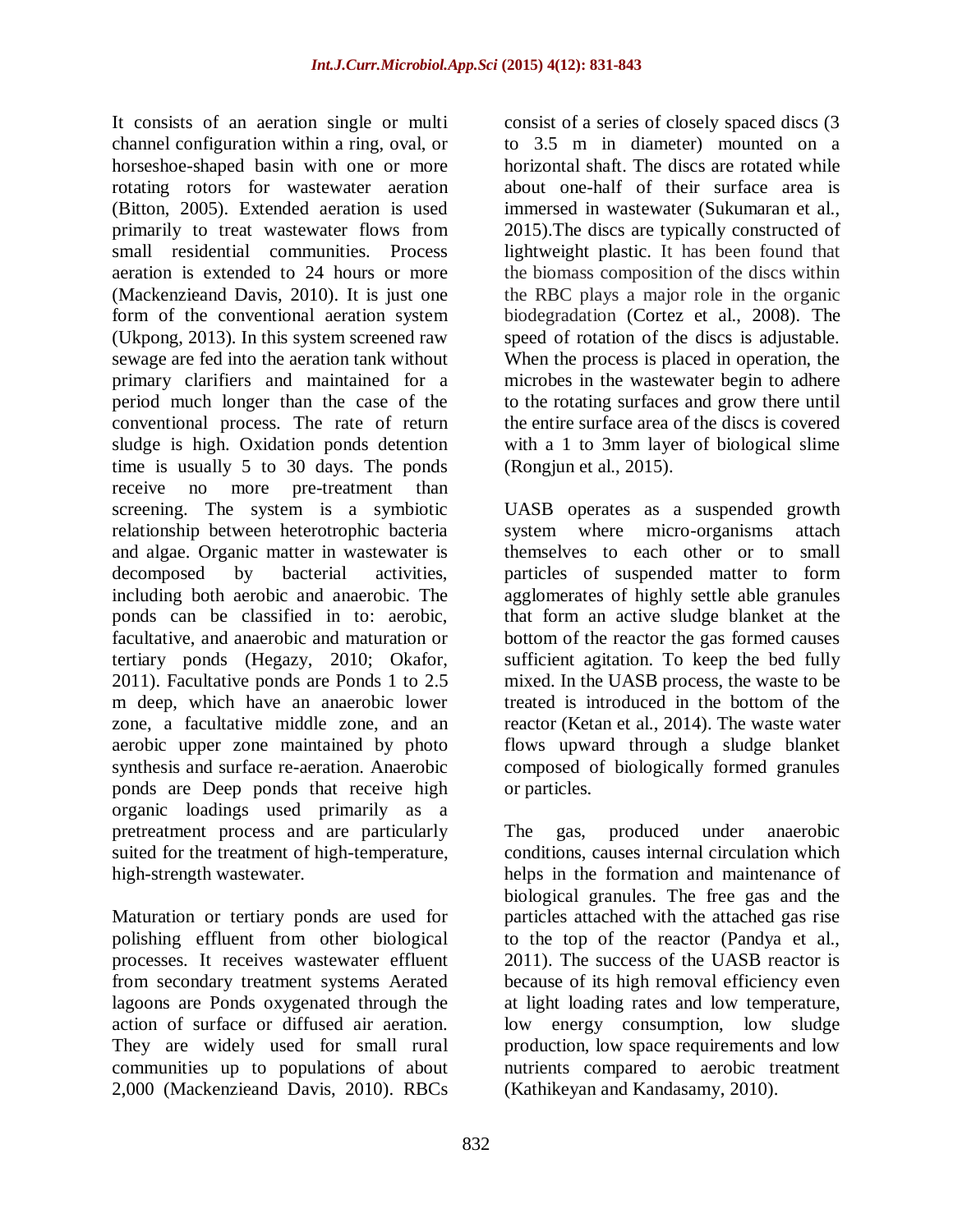# **Materials and Methods**

Egypt' s governorates are enriched with various wastewater treatment facilities especially those of Kafr El-sheikh, El-Gharbia, El-Fayoum, and El-Sharqia which lie in the north and the middle Delta, Egypt. More than 25 full-scale wastewater treatment plants of discharges ranged between  $978$  and  $6000 \text{m}^3/\text{day}$  were assessed. The investigated WWTTs were distributed as follows: Four oxidation ponds (O.P.) WWTPs lied in El-Fayoum governorate. Two aerated lagoons (A.L.) WWTPs lied in El-fayoum and Kafr El-Sheikh. Ten oxidation ditches (O.D.) WWTPs lied in Kafr El-Sheikh governorates. Five extended aeration (Ext. Aer.) plants at El-Gharbia governorate. Two conventional aeration (Conv. Aer.) system WWTPs lied in El-Fayoum and EL-Gharbia governorates. Two RBC WWTPs at El-Gharbia governorate. Two UASB WWTPs located at El-Gharbia and El-Fayoum governorates, and one wastewater treatment compact unit (C.U.) at El-Sharqia governorate. This assessment of WWTTs had been carried out to get the optimum WWTT for small and rural communities and also for the improvement of the treated wastewater quality to provide safe wastewater reuse. The collected data include the description of each WWTP such as actual and designed discharges, main components with dimensions. The experimental study was conducted using collected samples from the influent and effluent flow of the WWTPs by the Holding Company of Water and Wastewater under the authority of the Holding Company of Sanitary Drainage in Cairo, supervised sampling, following and performing the chemical analyses, Operation, maintenance, and collecting the data in the laboratory of each WWTP. Samples were collected from the WWTPs in the months of summer and winter (S&W) which were February and

September of the year 2013, the chemical parameters BOD, COD, and TSS were measured periodically.

# **Results and Discussion**

The evaluation has been done through two branches; the first branch was the laboratory analyses that include the average summer and winter BOD, COD, and TSS concentrations and the average removal efficiency have been deduced for eight wastewater treatment technologies to be assessed. The second branch is evaluation the most economical alternative of the different wastewater treatment technologies. The value engineering was the used approach. The value engineering can be defined as the systematic application of recognized techniques which identify the function of a product or service, establish a value for that function, and provide the necessary function reliability at the least overall cost (Cooper and Slagmulder, 1997). Some chemical parameters were taken for comparison because of their high selectivity as point of efficiency of treatment.

# **Effect of Sewage Plant Variation on BOD<sup>5</sup> Concentration**

Figure (1) represents the concentrations of  $BOD<sub>5</sub>$  in the raw and treated wastewater for the eight WWTTs. The average concentrations of  $BOD<sub>5</sub>$  of the raw wastewater ranged from 275.125 to 629 mg/l. After treatment, wastewater treatment compact unit secured an average of 22.5 mg/l O.D. Plants secured 23.31 mg/l, while A. L. treatment plants secured 41.6 mg/l. the 4th group of RBC secured an average of 48.5 mg/l.

Figure (2) showed that the highest BOD removal was obtained from the wastewater treatment compact unit plants with about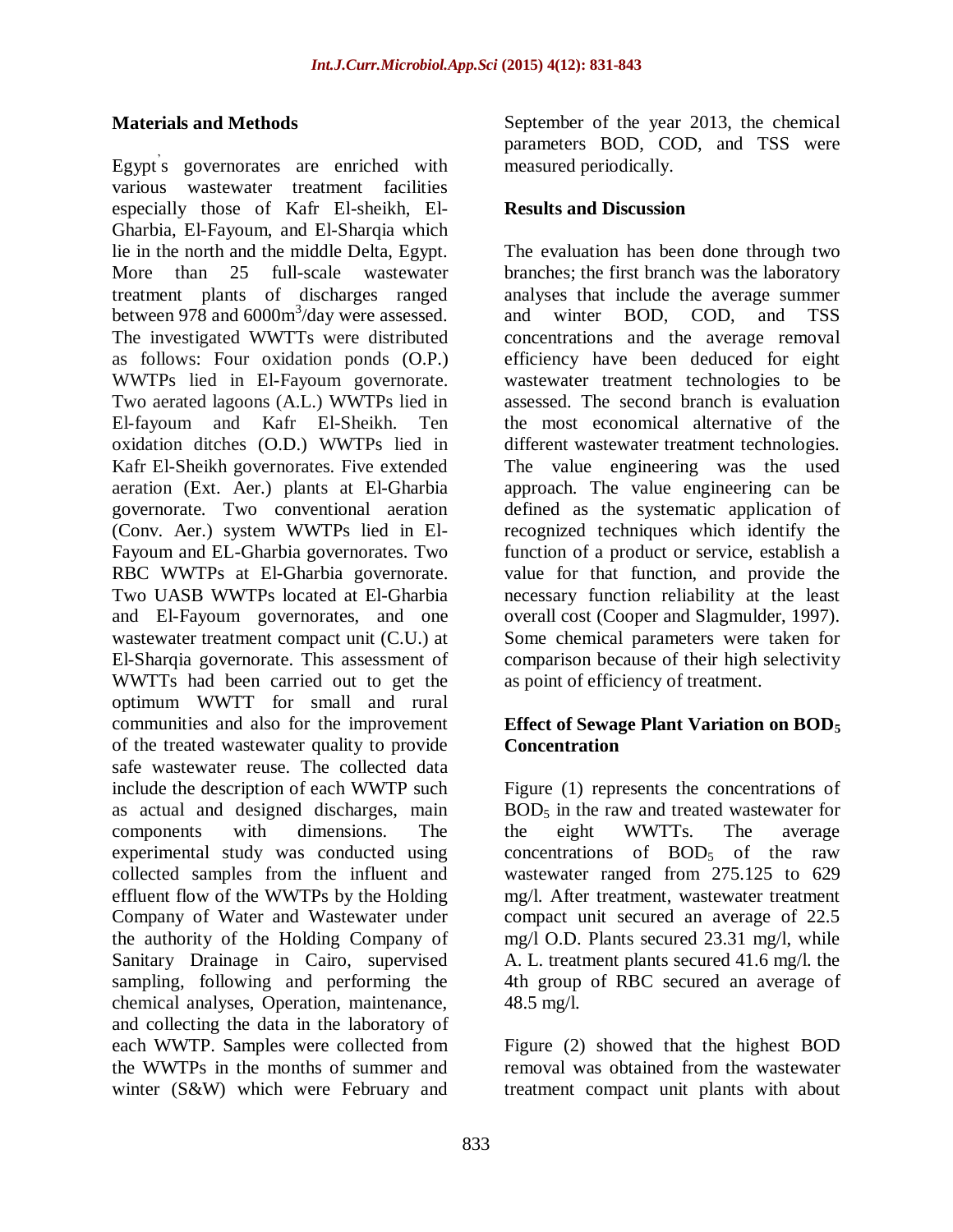96.42%.This reflects an excellent performance during all the treatment stages. This might be attributed to the post tertiary treatment using ultra filtration, moderate organic loading, and sufficient follow-up. While O.D. achieved high BOD removal efficiency equal 95.02%.This performance was higher than expected according to other studied case histories that recorded 94.9 % average removal efficiency of BOD<sub>5</sub> (Hegazy, 2010). A. L. achieved a reasonable BOD removal equal to 88.84% despite the high organic loading in some plants like El-Hasafa. RBC technology achieved a high BOD removal equal to 88.84% when compared with Rongjun et al., (2015) who investigated that RBC achieves BOD removal efficiency equal to 85%. Ext. Aer. technology gives a moderate evidence for its performance and secured BOD removal efficiency equal to 86.71%, so the removal efficiency of BOD was lower than expected according to other case histories that recorded (92-97.7%) average removal of BOD, demonstrated in (Hegazy, 2010; Al-Sa'ed and Tomaleh, 2012). Conv. Aer. System Showed unexpected performance of BOD removal efficiency which was 80.40%, this was lower than that reported in the literature that showed BOD% ranged between 85 and 97 %, as mentioned in (Metcalf, 2003; Silvia et al., 2011). The UASB system gives removal efficiency of BOD equal to 62.62%. This result showed that BOD removal efficiency of UASB system was within the limits of BOD% which ranges between 60 and 75 %, as it was mentioned in (Metcalf, 2003; Silvia et al., 2011). Finally O.P. achieved the worst BOD removal efficiency which was57.99%.

# **Effect of Sewage Plant Variation on COD Concentration**

Figure (3) illustrates the concentrations of COD in the raw and treated sewage in the

8WWTTs. The average concentrations of COD of the raw sewage ranged from 674 to 915 mg/l. Compact unit plants secured an average of 29 mg/l in the treated sewage. O.D plants secured 42.42 mg/l, while A. L. and RBC treatment plants secured 73 mg/l. the 8th group of O.P secured an average of 145 mg/l.

Figure (4) showed that the best COD removal efficiency was obtained from the compact unit plants with about 96.59%.This reflects an excellent performance during all the treatment stages. While O.D. achieved high COD removal efficiency equal to 93.98%.This performance was higher than expected according to other studied case histories that recorded 85.60 % average removal efficiency of COD (Metcalf, 2003). A. L. achieved a reasonable COD removal equal to 92.04% despite the high organic loading in some plants like El-Hasafa. RBC achieved a high COD removal equal to 89.23% when compared with (Rongjun et al., 2015) who investigated that RBC achieves COD removal efficiency ranged between 60 and 80%%. Ext. Aer. Technology gives a good performance and secured COD removal efficiency equal to 87.91%, so the removal efficiency of COD was within the limits according to other case histories that ranged between 85.5 and 91%average removal of COD, demonstrated in (Hegazy, 2010; Al-Sa'ed and Tomaleh, 2012). Conv. Aer. System showed a low COD removal efficiency equal to 83.19%, unlike it was higher than the BOD removal efficiency, this value of COD removal was lower than that reported in the literature that showed COD % ranged between 87 and 93 %, as mentioned in (Metcalf, 2003; Silvia et al., 2011). O.P. achieved COD removal efficiency equal to74.17%, so the COD removal efficiency was higher than that of BOD removal efficiency. Finally, the UASB system gives the lowest removal efficiency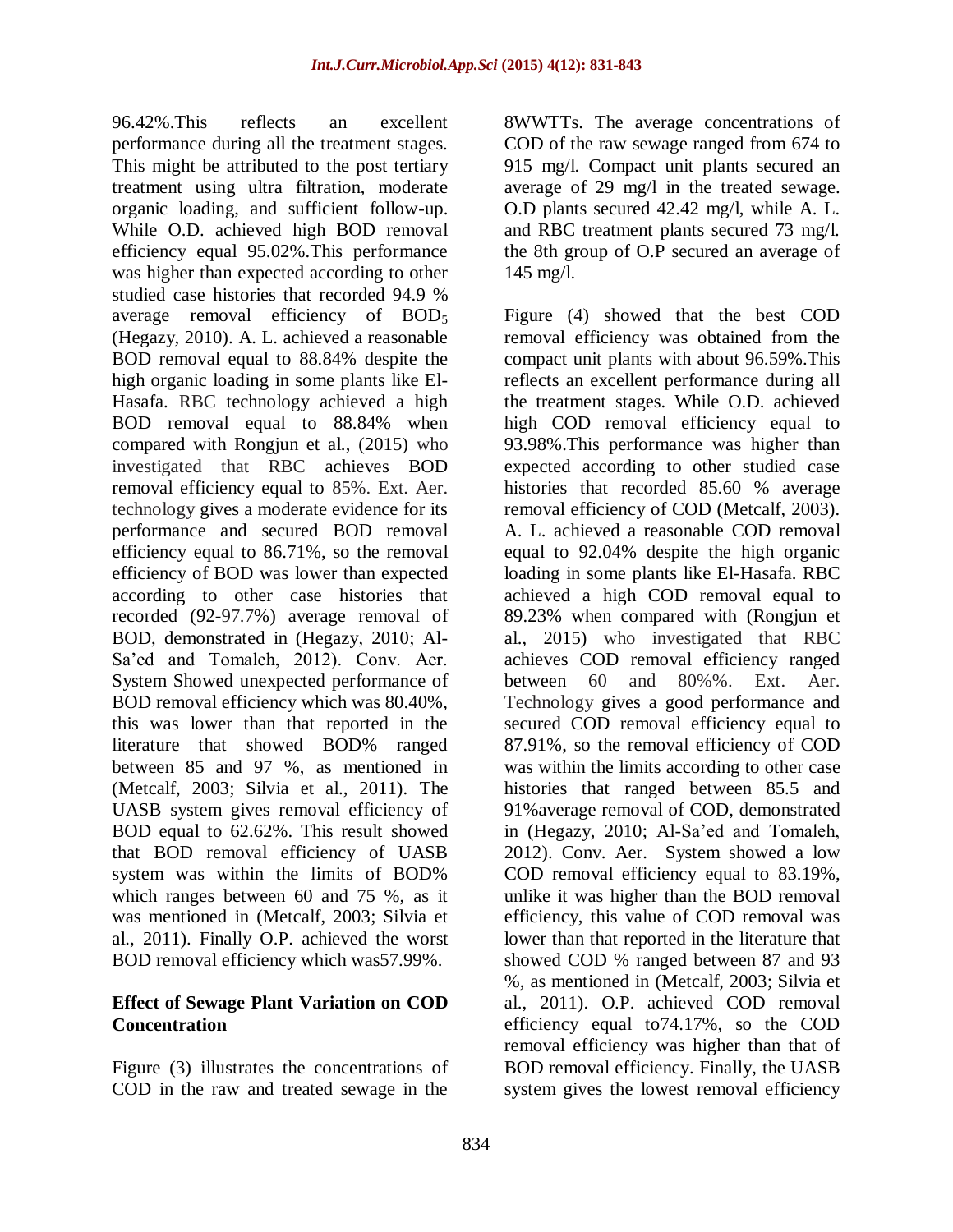of COD that was equal to 72.41%.Although this result showed that COD removal efficiency of UASB system was within the limits of COD % which ranges between 60 and 75 %, as it was mentioned in (Metcalf, 2003; Silvia et al., 2011).

# **Effect of Sewage Plant Variation on TSS Concentration**

Figure (5) showed the concentrations of COD in the raw and treated sewage in the 8WWTTs. The average concentrations of COD of the raw sewage ranged from 221.31 to 435 mg/l. After treatment, compact unit plants secured an average of 21.5 mg/l. O.D plants secured 26.64 mg/l, while A. L. treatment plants secured 40.5 mg/l. RBC secured an average of 46.75 mg/l.

Figure (6) demonstrated that compact unit plants recorded the highest TSS removal about 95.47%.While O.D. achieved high TSS removal efficiency equal to 91.24%.This performance was higher than expected according to other studied case histories that recorded 85.6 %average removal efficiency of TSS (Hegazy, 2010). A. L. recorded a reasonable TSS removal equal to 90.62%.While Ext. Aer. technology secured TSS removal efficiency equal to 87.40%, so the removal efficiency of TSS were lower than expected according to other case histories that recorded94.8 %, as mentioned in (Hegazy, 2010; Al-Sa'ed and Tomaleh, 2012). RBC technology achieved a good TSS removal equal to 87.21%.Conv. Aer. System Showed unexpected performance of TSS removal efficiency which was 72.95%, this was lower than that reported in the literature that showed TSS% ranged between 80 and 93 %, as mentioned in (Metcalf, 2003; Silvia et al., 2011). The UASB system gives removal efficiency of TSS equal to 71.69%. This result showed that TSS removal efficiency of UASB

system was within the limits of TSS% which ranges between 65 and 80 %, as it was mentioned in (Metcalf, 2003; Silvia et al., 2011). Finally O.P. achieved the worst TSS removal efficiency which was50.13%.

# **Effect of Sewage Plant Variation on Total Average Removal Efficiencies of BOD, COD, and TSS**

Table (I) and figure (7) summarize, in a similar way, the hall applied technologies. The average influent, effluent concentrations and the removal ratio percentage in terms of BOD, COD, and TSS parameters have been evaluated. It was recognized that compact unit WWTP recorded the highest total percent removal which was 96.16%. This might be attributed to the post tertiary treatment using ultra filtration, availability of chemicals and spare parts to ensure ideal operational conditions and regular maintenance period. On the other hand, the oxidation ditches WWTPs have enjoyed consistently good results insofar as reliability and performance are concerned. The total percent removal recorded 93.41%.This might be due to the long solids retention times (SRTs) to remove biodegradable organics. Meanwhile, Oxidation ditches have typically complete mix systems and constant water level. This technology has a continuous discharge which lowers the weir overflow rate and eliminates the periodic effluent surge (EPA, 2000). Aerated lagoons technology significantly gives expected values for total percent removal which were 90.50%. This technology contains El-Hasafa WWTP which has been excluded due to its high organic loading, which significantly affected its performance. This can be explained by the high organic loading of the raw water influent that contains animal's wastes with very large quantities. This high organic loading produces high rates of Ammonia,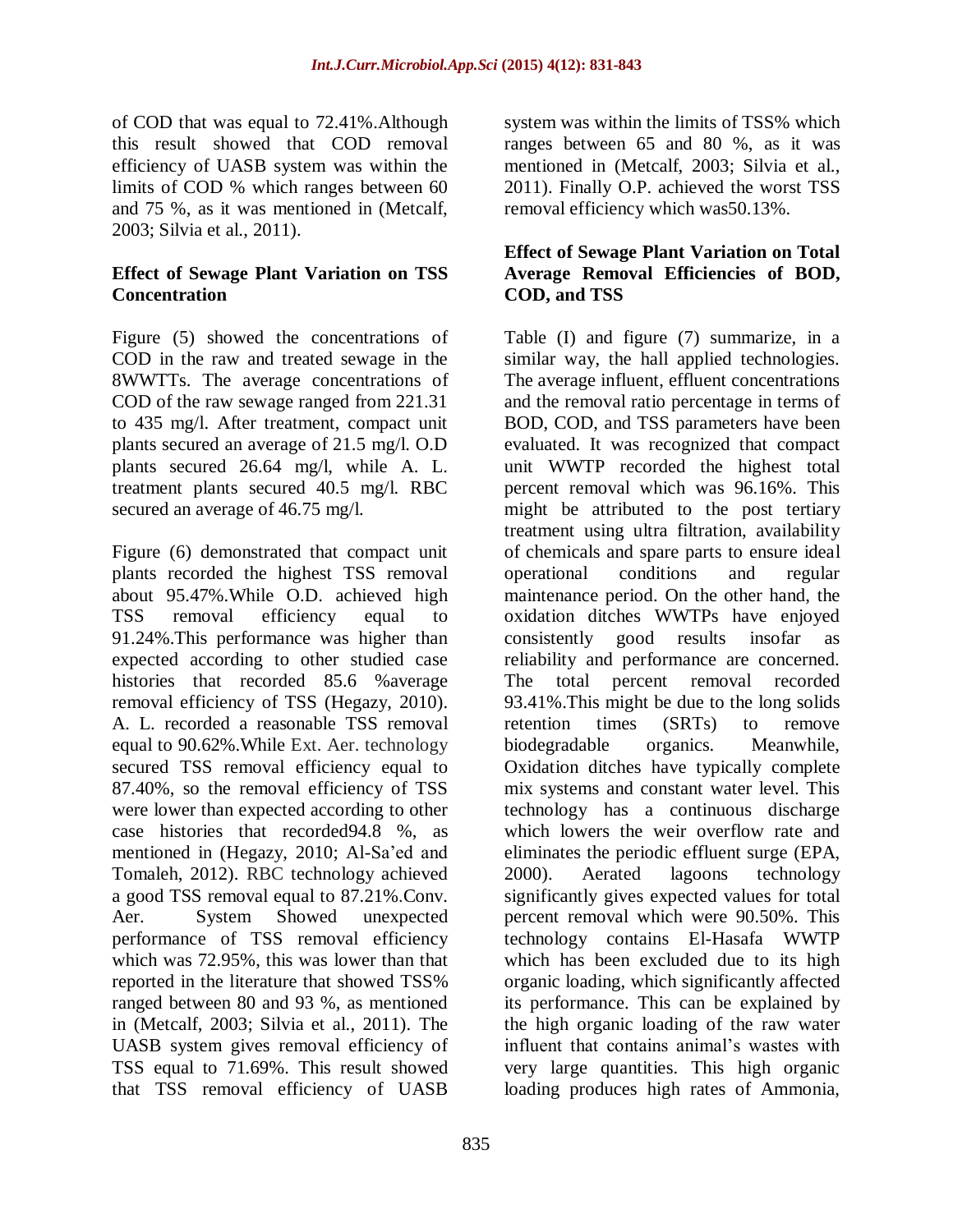heavy metals,  $H_2S$ . As a result, the plant consumes high quantities of Chlorine. This leads to the presence of high levels of Ammonia in effluent. On the other hand, the surface aerators do not generate oxygen with sufficient quantities to complete mixing in the aeration tank and complete the biological process (Fawzy, 2014). After that rotating biological contactors system achieves considerable total percent removal that is equal to 88.41%. It was reported that RBC performance may be due to Proper thickness that should be about 2 mm. If too thick, there may be loss of adhesion of the biofilms which may cause them to separate from the bio-discs then loss of biomass in basin, the sludge age was roughly 28–35 days so this resulting in slow treatment rate. Other factors such as the spinning speed of the bio-discs should be 1 rpm, and the biodiscs material should be noncorrosive materials. Hydraulic retention time, high temperature increase the bio-degradation by the bacteria, no. of stages and hydraulic loading also influence the treatment effectiveness (Tawfik et al., 2006; Cortez et al., 2008; Rongjun et al., 2015).

The extended aeration system comes after that in the arrangement gives a moderate evidence for its performance and secured a total percent removal equal to 87.84%. This performance may be attributed to the low mixed liquor suspended solids (MLSS) which should be within the range of 31000mg/l. the solids retention time (SRT) and the oxygen concentrations in the aeration tank also may be the reason for the low performance where SRT ranges from 24-30hrs.Conventional Aeration system performance was unexpected. The total percent removal recorded 78.85%.This type of treatment achieved low performance because it was represented with two WWTPs named Zawyat El-Karadsa at El-Fayoum governorate and El-Moatamadia at

El-Gharbia governorate. Those plants have not worked satisfactorily. This problem may be attributed to problems in this plants' operation. Where there was a malfunction or damage in two from six mechanical surface aerators of the aeration tank. This absolutely leads to non contact and a less diffusion between the air oxygen and the water surfaces to give the chance to the bacteria to degrade the organic constituents on the aeration tank. On the other hand, there was a low influent flow that was equal to 1280m<sup>3</sup>/day for Zawyat El- Karadsa and 2000m<sup>3</sup>/day for El-Moatamadia. This actual flow was lower than the designed one. It was equal to  $3000 \text{m}^3/\text{day}$  Zawyat El-Karadsa and 4000m<sup>3</sup> /day for El-Moatamadia. These problems make achieving of high removal efficiencies more difficult. This low performance can be due to the Biological foams or scums, formed on the liquid surface of activated sludge plants. The stable foam is grey to cream-brown in color, quite heavy in consistency and up to 30cm deep. The scum or foams appear on the aeration tank and then eventually cover most of the liquid surfaces including that of the final effluent from the plant (Mackenzie and Davis, 2010). Activated sludge is highly recommended for treatment of big discharges produced from large cities (Fawzy, 2014). During this study, it was observed that the system of UASB WWTT gives total percent removal equal to 64.28%. Meanwhile, Oxidation ponds recorded the lowest total percent removal that is equal to 60.76%; so this was the worst technology among the all applied systems for small communities in Egypt. These results may be attributed to the improper cleaning of the pond' s surfaces and the over flow at some plants like El-Lahon and Kotta. This over flow means high organic loading more than the designed one. This also means achieving a low performance and so bad results.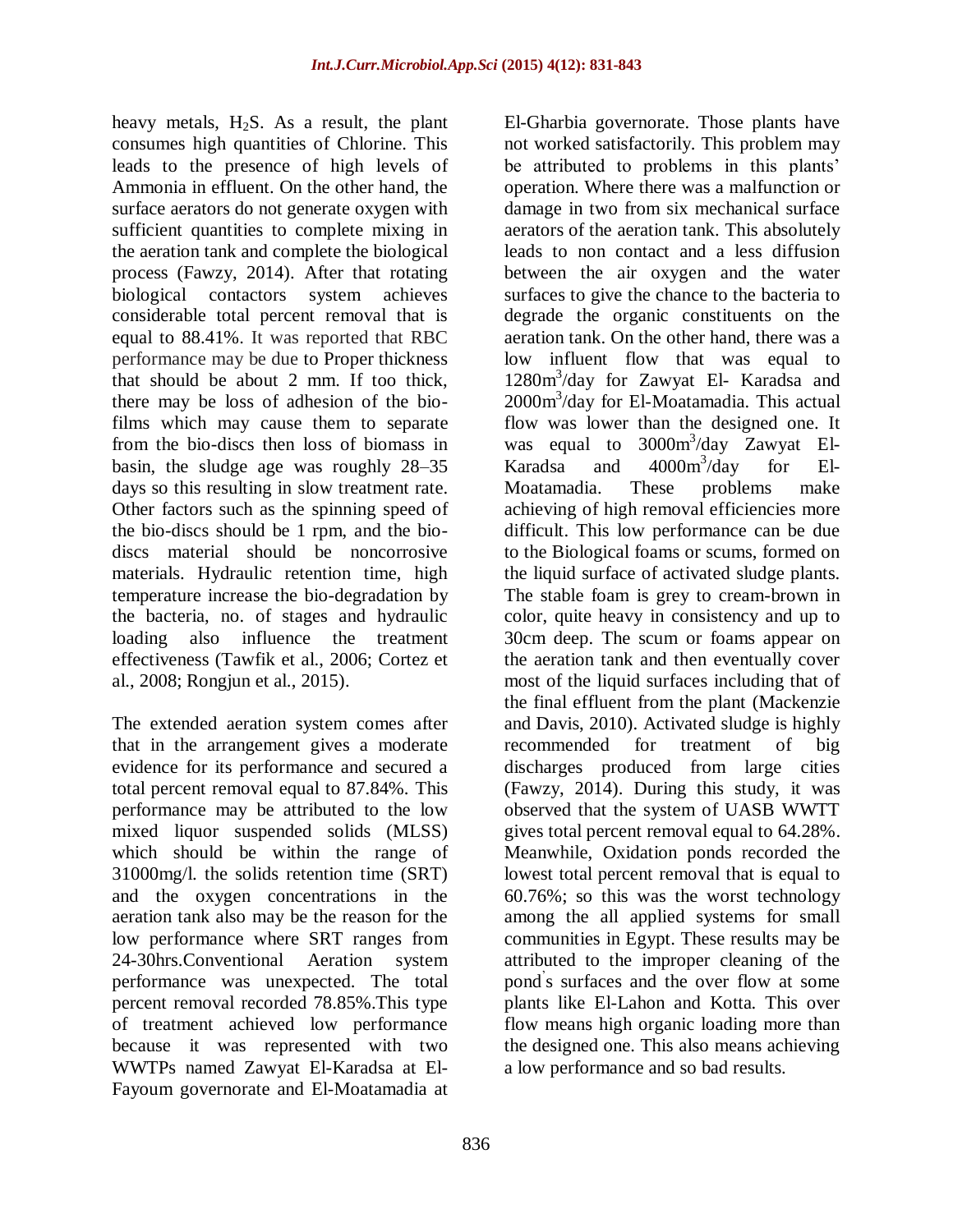#### *Int.J.Curr.Microbiol.App.Sci* **(2015) 4(12): 831-843**

| Item             | <b>WWTT</b> | <b>BOD</b> | <b>COD</b> | <b>TSS</b> | Total average | order of         |
|------------------|-------------|------------|------------|------------|---------------|------------------|
| N <sub>0</sub>   |             | removal    | removal    | removal    | Removal       | the              |
|                  |             | %          | %          | %          | efficiencies  | system           |
|                  | C. U.       | 96.42      | 96.59      | 95.47      | 96.16         |                  |
|                  | O. D.       | 95.02      | 93.98      | 91.24      | 93.41         | $\mathbf{2}$     |
| 3                | A. L.       | 88.84      | 92.04      | 90.62      | 90.50         | 3                |
| $\boldsymbol{4}$ | RBC         | 88.78      | 89.23      | 87.21      | 88.41         | $\boldsymbol{4}$ |
| 5                | Ext. Aer.   | 86.71      | 87.91      | 87.40      | 87.34         | 5                |
| 6                | Conv. Aer.  | 80.40      | 83.19      | 72.95      | 78.85         | 6                |
| 7                | <b>UASB</b> | 62.62      | 58.53      | 71.69      | 64.28         | 7                |
| 8                | O. P.       | 57.99      | 74.17      | 50.13      | 60.76         | 8                |

**Table.1** Mean BOD, COD, and TSS Removal Efficiencies, According to the Treatment Technologies

# **Table.2** Values of Points of Comparison

| Point of                 | Code |             |           |       |       |       |            |            |              |
|--------------------------|------|-------------|-----------|-------|-------|-------|------------|------------|--------------|
| Comparison               |      | <b>O.D.</b> | <b>O.</b> | A. L. | Ext.  | Conv. | <b>RBC</b> | <b>UAS</b> | <b>C. U.</b> |
|                          |      |             | Р.        |       | Aer.  | Aer.  |            | B          |              |
| Electricity              | A    | 0.412       | 0.155     | 0.310 | 0.440 | 0.314 | 0.078      | 0.5        | 0.08         |
| <b>Consumption</b>       |      |             |           |       |       |       | 5          |            |              |
| (kW/h/m <sup>3</sup> )   |      |             |           |       |       |       |            |            |              |
| <b>Required Area</b>     | B    | 6.839       | 25.43     | 28.22 | 3.671 | 4.55  | 2.273      | 12.18      | 0.167        |
| $(m^2/m^3)$              |      |             |           | 5     |       |       |            |            |              |
| Labor                    | C    | 210         | 1566      | 342   | 240   | 338   | 333.3      | 333.33     | 50           |
| Productivity             |      |             |           |       |       |       | 3          |            |              |
| (m <sup>3</sup> /Worker) |      |             |           |       |       |       |            |            |              |

**Table.3** The Weight of the Desired Criteria

|               | Α | $\bf{B}$    | $\mathbf C$   |
|---------------|---|-------------|---------------|
|               |   | $rac{A}{2}$ | A             |
|               |   |             |               |
| B             |   |             | $\frac{C}{2}$ |
|               |   |             |               |
| $\mathcal{C}$ |   |             |               |

**Table.4** The Normalized Weight of each Point in Percentage

| Point of Comparison | Raw    | Normalized |
|---------------------|--------|------------|
|                     | Weight | Weight     |
| Electricity (A)     |        | 60.00 %    |
| Area $(B)$          |        | 0.00%      |
| Productivity $(C)$  |        | 40.00 %    |
| Total               |        | 100 %      |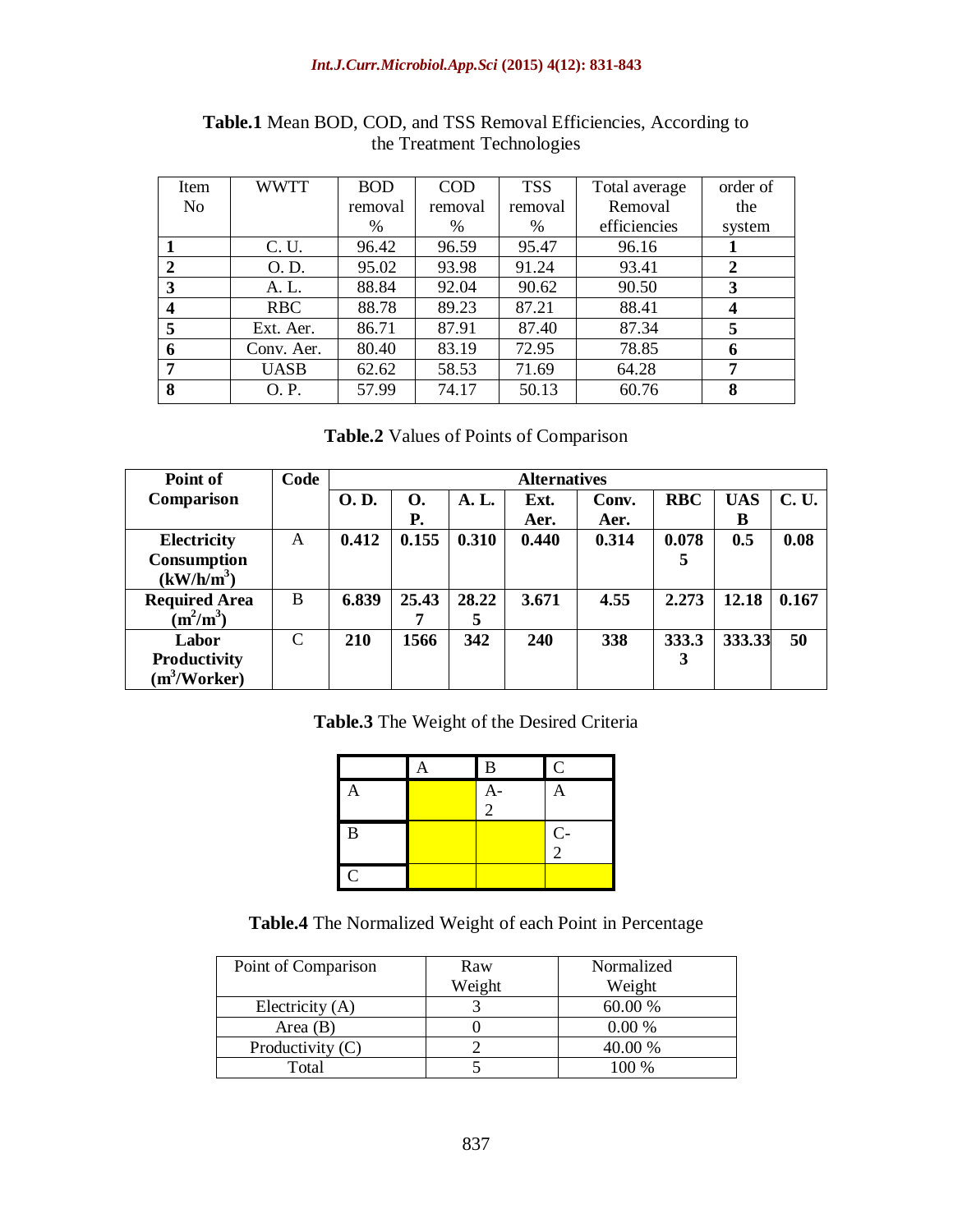| Point of                                                 | Code         |                  | <b>Alternatives</b>                |                |                                        |                 |                  |             |        |  |  |  |  |  |
|----------------------------------------------------------|--------------|------------------|------------------------------------|----------------|----------------------------------------|-----------------|------------------|-------------|--------|--|--|--|--|--|
| Comparison                                               |              | <b>Oxidation</b> | <b>Oxidation</b><br><b>Aerated</b> |                | <b>Conventional</b><br><b>Extended</b> |                 | <b>RB</b>        | <b>UASB</b> | Compac |  |  |  |  |  |
|                                                          |              | <b>Ditches</b>   | <b>Ponds</b>                       | <b>Lagoons</b> | <b>Aeration</b>                        | <b>Aeration</b> | $\mathbf C$      |             | t Unit |  |  |  |  |  |
| <b>Electricity</b>                                       | A            | 1.91             | 5.06                               | 2.53           | 1.78                                   | 2.50            | <b>10.0</b>      | 1.57        | 9.81   |  |  |  |  |  |
| <b>Consumption</b><br>$(KW/h/M^3)$                       |              |                  |                                    |                |                                        |                 | $\boldsymbol{0}$ |             |        |  |  |  |  |  |
| <b>Required Area</b><br>$(M^2/M^3)$                      | B            | 0.24             | 0.07                               | 0.06           | 0.45                                   | 0.37            | 0.73             | 0.14        | 10.00  |  |  |  |  |  |
| Labor<br><b>Productivity</b><br>(M <sup>3</sup> /Worker) | $\mathsf{C}$ | 1.34             | 10.00                              | 2.18           | 1.53                                   | 2.16            | 2.13             | 2.13        | 0.32   |  |  |  |  |  |

**Table.5** Ranks of Points of Comparison

### **Table.6** Score of Alternatives

| Points of      | Weight   |      | <b>Alternatives</b>         |                        |        |                        |        |                          |        |                                 |        |            |        |             |          |                     |          |
|----------------|----------|------|-----------------------------|------------------------|--------|------------------------|--------|--------------------------|--------|---------------------------------|--------|------------|--------|-------------|----------|---------------------|----------|
| comp.          |          |      | Oxidation<br><b>Ditches</b> | <b>Oxidation Ponds</b> |        | <b>Aerated Lagoons</b> |        | <b>Extended Aeration</b> |        | Conventional<br><b>Aeration</b> |        | <b>RBC</b> |        | <b>UASB</b> |          | <b>Compact Unit</b> |          |
|                |          | Rank | Score                       | Rank                   | Score  | Rank                   | Score  | Rank                     | Score  | Rank                            | Score  | Rank       | Score  | Rank        | Score    | Rank                | Score    |
| Elec.          | 60.00%   | .91  | 14.3                        | 5.06                   | 303.87 | 2.53                   | 151.93 | 1.78                     | 107.04 | 2.50                            | 150    | 10.00      | 600    | 1.57        | 94.2     | 9.81                | 588.7    |
| Area           | $0.00\%$ | 0.24 |                             | 0.07                   |        | 0.06                   |        | 0.45                     |        | 0.37                            |        | 0.73       |        | 0.14        | $\Omega$ | 10.00               | $\Omega$ |
| Labor<br>Prod. | 40.00%   | .34  | 53.64                       | 10.0                   | 400    | 2.18                   | 87.356 | 1.53                     | 61.30  | 2.16                            | 86.33  | 2.13       | 85.14  | 2.13        | 85.14    | 0.32                | 12.77    |
| <b>Total</b>   | 100.00%  |      | 167.96                      |                        | 703.87 |                        | 239.29 |                          | 168.34 |                                 | 236.33 |            | 685.14 |             | 179.3    |                     | 601.5    |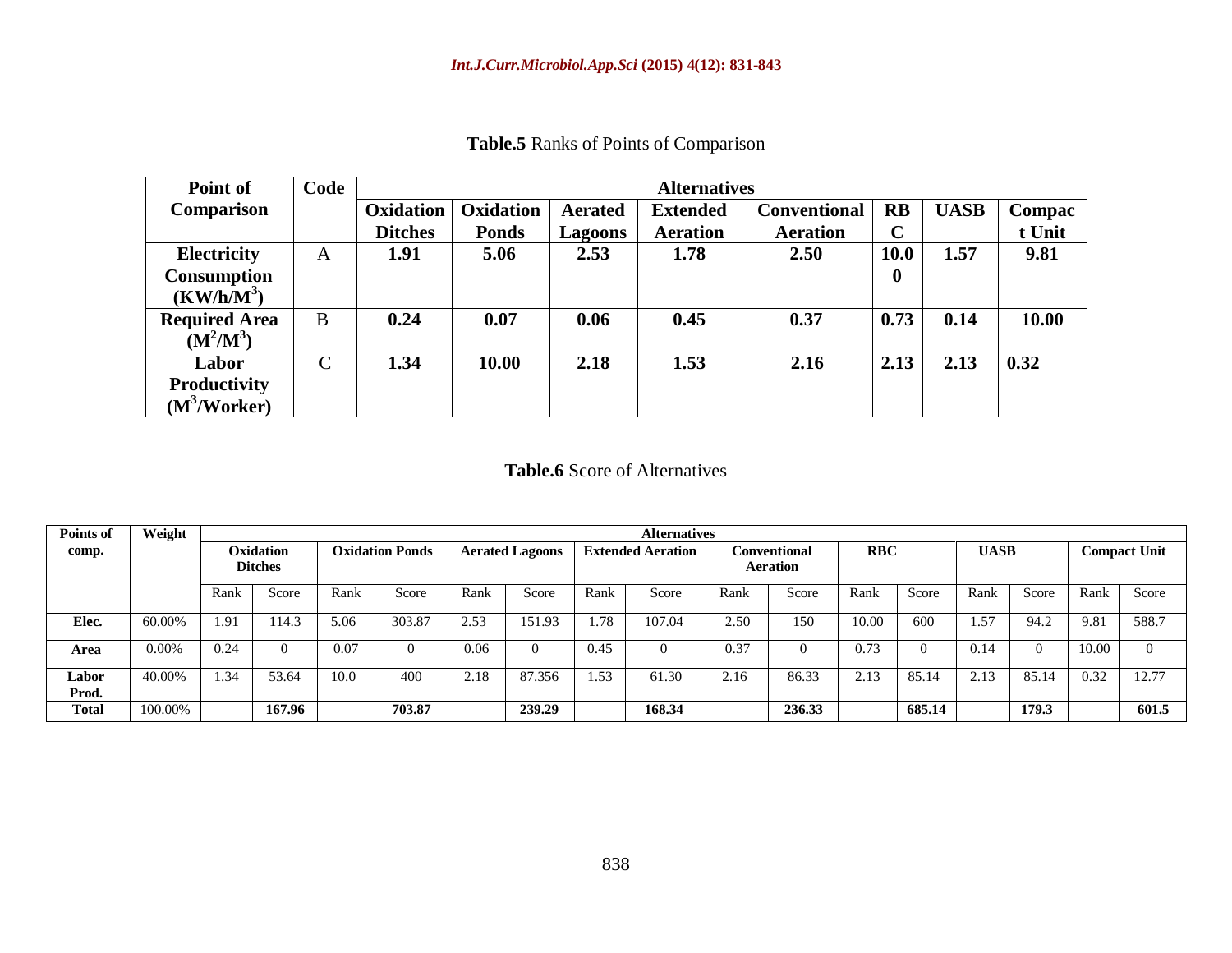

**Fig. 1** Effect of Sewage Plant Variation on BOD5 Concentration





**Fig.3** Effect of Sewage Plant Variation on COD Concentration

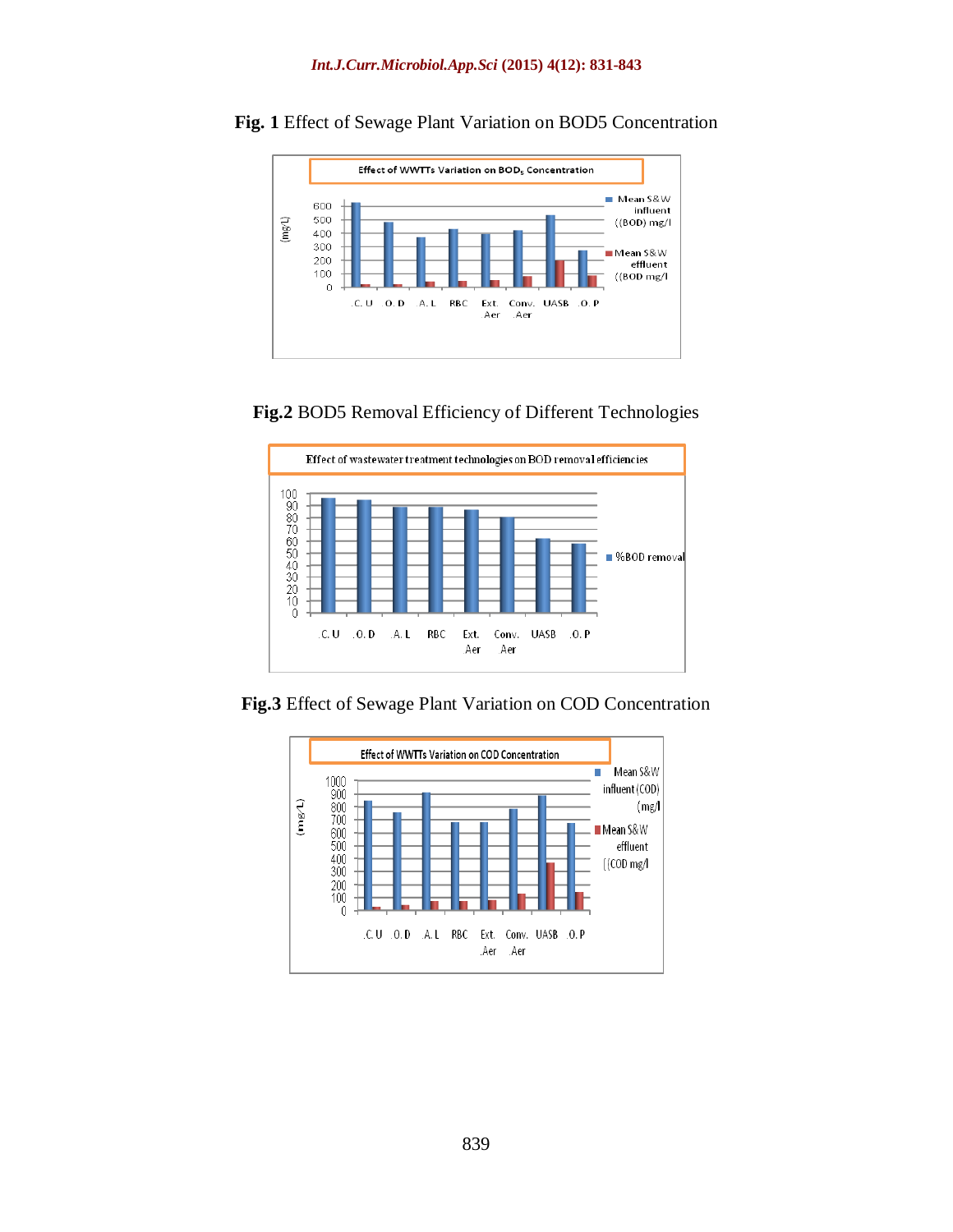

**Fig.4** COD Removal Efficiency of Different Technologies

**Fig. 5** Effect of Sewage Plant Variation on TSS Concentration



**Fig.6** TSS Removal Efficiency of Different Technologies

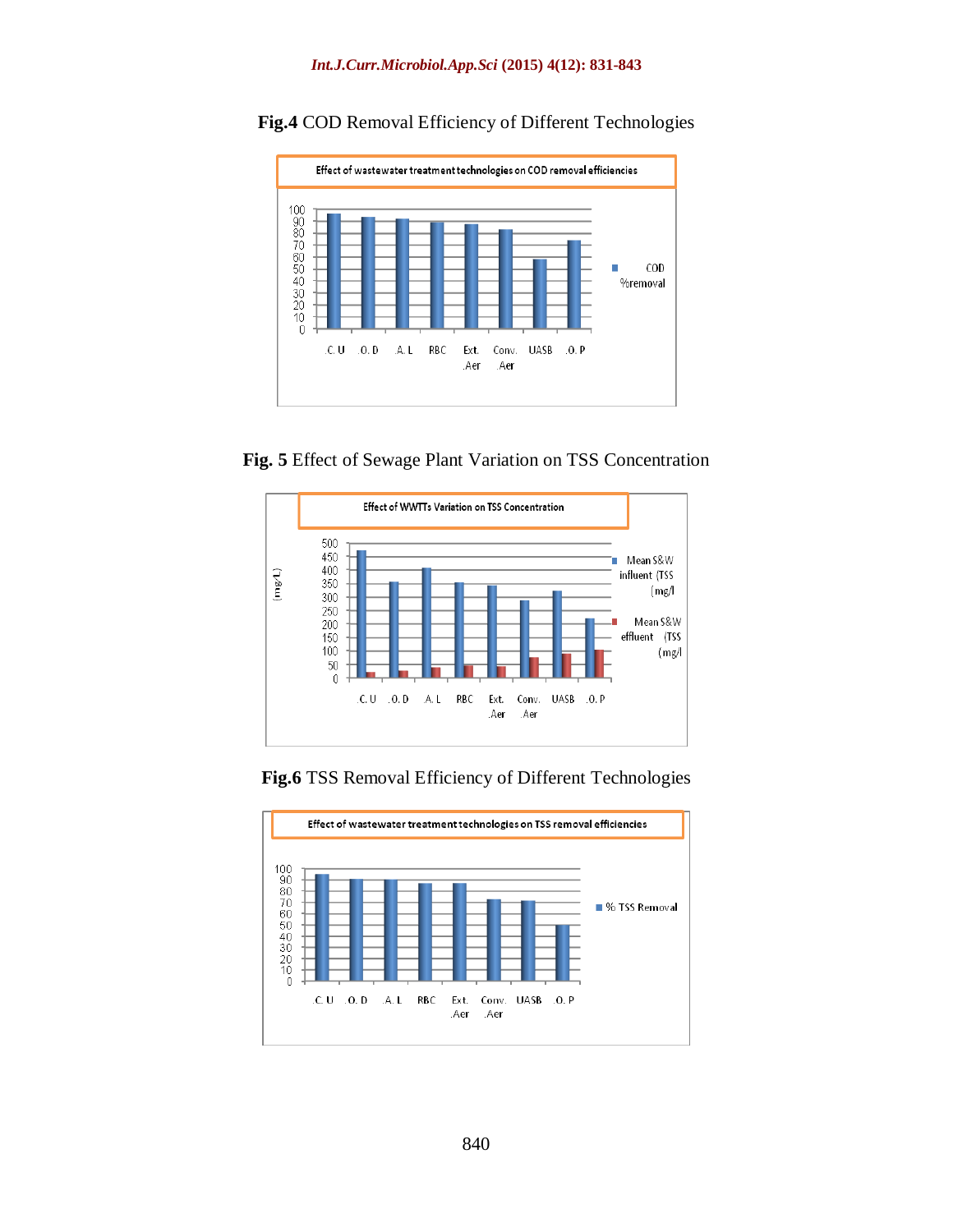

**Fig.7** Effect of Different WWTTs Variations on total BOD, COD, and TSS Removal Efficiencies

### **Economical Evaluation of Different Plant Groups**

The points of comparison are the average electrical power consumed to treat  $1 \text{ m}^3$  of wastewater in kW/hr, the average required land space in  $m^2$  to treat 1  $m^3/d$  of wastewater, and the labor daily productivity of treated wastewater in  $m^3$ /worker. The values are shown in table (II). The evaluation methods steps are the weight of the desired criteria and the analysis of the desired criteria. In the first step, the weight of the desired criteria has been extracted from Table (III), in which the mutual weight factors of each point of comparison against the others are presented. From Table (III), it was concluded that the element (A) which is the electricity consumption has a weight factor that is two times superior to that of element (B), which is the area of land. This means that the running cost of the electricity consumption is more important than initial cost of the land, based on rough estimate of the initial and running cost during the whole design period of the project. Also, the element (A) which is the electricity consumption has a weight factor that is one time superior to that of element (C) which is the labor productivity. On the other hand,

element (C), which is the labor productivity has a weight factor that is two times superior to that of element (B) which is the area of land. The total weight factor of each item depends on the total number of times that it was mentioned in the Table (IV). This means that the raw weight of element (A) is 3, the raw weight of element (B) is 0, and the raw weight of element (C) is 2. In Table (IV), the normalized weight of each point in percentage has been introduced. Sources: (Cortez et al., 2008; Hegazy, 2010; Fawzy, 2014).

In the second step, the average values of each element are transformed to rank based on the ratios between values presented in Table (II). And these ranks are presented in Table (V). The analysis completes by calculating the total score of each alternative, which equals the summation of the normalized weight multiplied by the rank of each element of comparison, as presented in Table (VI). The alternative that gets the highest score should be the best alternative under the normal conditions. From Table (VI), the oxidation ponds, rotating biological contactors and compact unit systems have the highest scores. Under the normal conditions, the oxidation ponds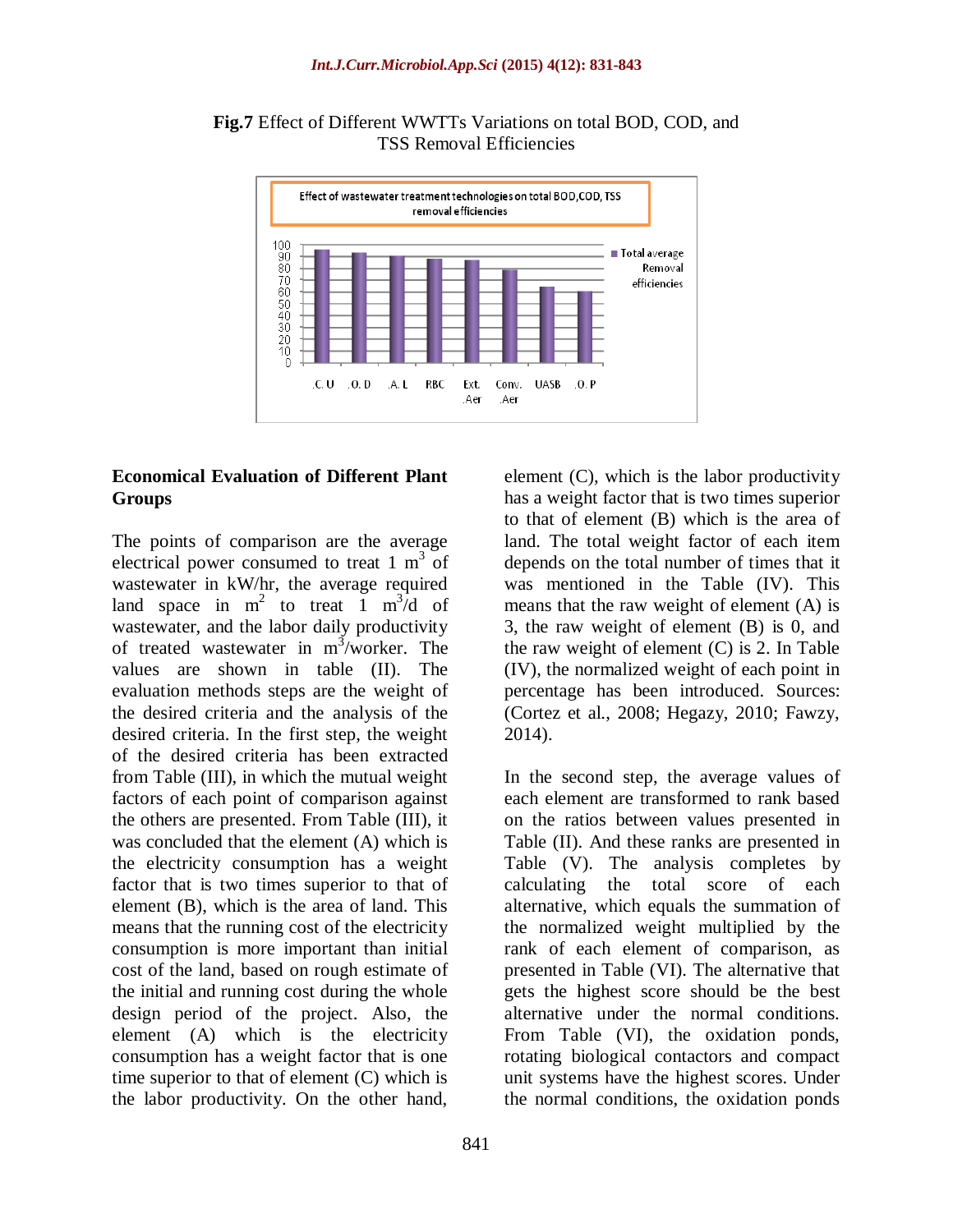and rotating biological contactors systems are the most appropriate alternative at the least cost, while the oxidation ditch is the most expensive appropriate system. It was expected that variations in the treatment, construction, and design in the sewage plants may lead to a difference in quality of treated wastewater. Also, irregular timing and operation of pump stations that introduce wastewater to the plants may create over flow and create problems in the treatment. Most of the results for the treated sewage showed a high efficiency treatment with high percentage of removal of organic matter and suspended solids. The change in type and design of plant have nearly no effect on the final effluent. The efficiency may increase by a good trained staff, good management and availability of spare parts to ensure a good operation and regular maintenance period (Hegazy, 2010).

In conclusion, the study indicates that all major pollutants were reduced in the wastewater after treatment to the BOD, COD and TSS. Hence study concludes: The performance of the wastewater treatment compact unit WWTT was the best one for the discharges below 500m3/d. the overall removal efficiencies of BOD was 96.42%; COD was 96.59% and TSS was 95.47%. This technology is applied for the packaged plants. The oxidation ditch technology has been proved a great performance for different contaminants. The average removal efficiency of BOD was 95.02%; COD was 93.98, and TSS was 91.24 %. The performance of the aerated lagoons was reasonable. The average removal efficiencies were BOD was 88.84%; COD was 92.04%, and TSS was 90.62%.The rotating biological contactors showed a good performance in terms of BOD, COD, and TSS removal, with significant percentages equal to 88.78%, 89.23%, and 87.21%, respectively. The performance of extended

aeration technology was moderate and secured a BOD equal to 86.71%, COD equal to 87.91% and 87.40% for TSS removal efficiency. This performance was lower than expected. The performance presented by the conventional aeration plants, considering organic matter removal, was significantly un expected among the evaluated systems, this system recorded removal efficiencies for BOD equal to 80.40%; COD equal to 83.19%, and 72.95% for TSS removal efficiency. The UASB reactors showed low BOD and COD removal efficiencies and a poor performance regarding TSS. The performance achieved by the UASB reactors was equal to 72.41% for BOD average removal efficiency; 72.33% for COD, and 47.78% for TSS average removal efficiency. UASB process provides a suitable method to treat wastewater with high concentration of suspended solids. The oxidation ponds have achieved the worst performance among all the studied technologies with a removal values equal to 59.99% for BOD; 74.17% for COD, and 50.13% for TSS. But it is more suitable and applicable for the villages with slightly high temperatures.

# **References**

- Al-Sa'ed, R. and N. Tomaleh.2012. Performance Evaluation of a Full-Scale Extended Aeration System in Al-Bireh City, Palestine". 1Institute of Environmental and Water Studies, Birzeit University, Birzeit, Palestine.2Engineering Department, Al-Bireh Municipality, Al-Bireh, Palestine.
- Bitton, G. 2005.Waste water microbiology. Published by John Wiley & Sons, Inc., Hoboken, New Jersey. Published simultaneously in Canada. Department of environmental Engineering Sciences University of Florida, Gainesville, Florida.
- Cooper, R., and Slagmulder, R. 1997. Target Costing and Value Engineering,